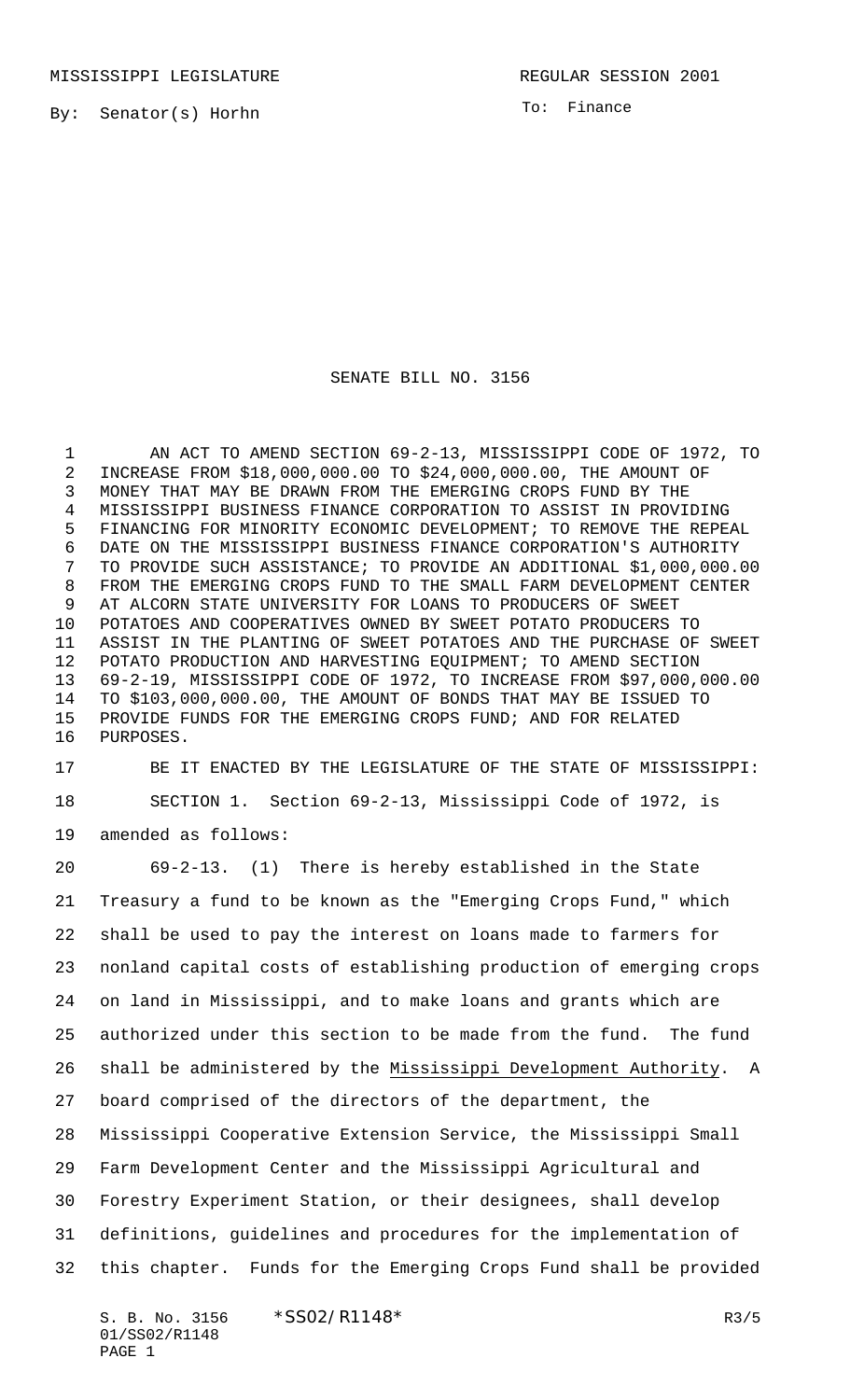from the issuance of bonds or notes under Sections 69-2-19 through 69-2-37 and from repayment of interest loans made from the fund. (2) (a) The Mississippi Business Finance Corporation shall develop a program which gives fair consideration to making loans for the processing and manufacturing of goods and services by agribusiness, greenhouse production horticulture, and small business concerns. It is the policy of the State of Mississippi that such corporation shall give due recognition to and shall aid, counsel, assist and protect, insofar as is possible, the interests of agribusiness, greenhouse production horticulture, and small business concerns. To ensure that the purposes of this subsection are carried out, the corporation shall loan not more than One Million Dollars (\$1,000,000.00) to finance any single agribusiness, greenhouse production horticulture, or small business concern. Loans made pursuant to this subsection shall be made in accordance with the criteria established in Section 57-71-11.

 (b) The Mississippi Business Finance Corporation may, out of the total amount of bonds authorized to be issued under this chapter, make available funds to any planning and development district in accordance with the criteria established in Section 57-71-11. Planning and development districts which receive monies pursuant to this provision shall use such monies to make loans to private companies for purposes consistent with this subsection.

 (c) The Mississippi Business Finance Corporation is hereby authorized to engage legal services, financial advisors, appraisers and consultants, if needed, to review and close loans made hereunder and to establish and assess reasonable fees, including, but not limited to, liquidation expenses.

S. B. No. 3156 \*SS02/R1148\* 01/SS02/R1148 PAGE 2 (3) The department shall, in addition to the other programs described in this section, provide for a program of loans to be made to agribusiness or greenhouse production horticulture enterprises for the purpose of encouraging thereby the extension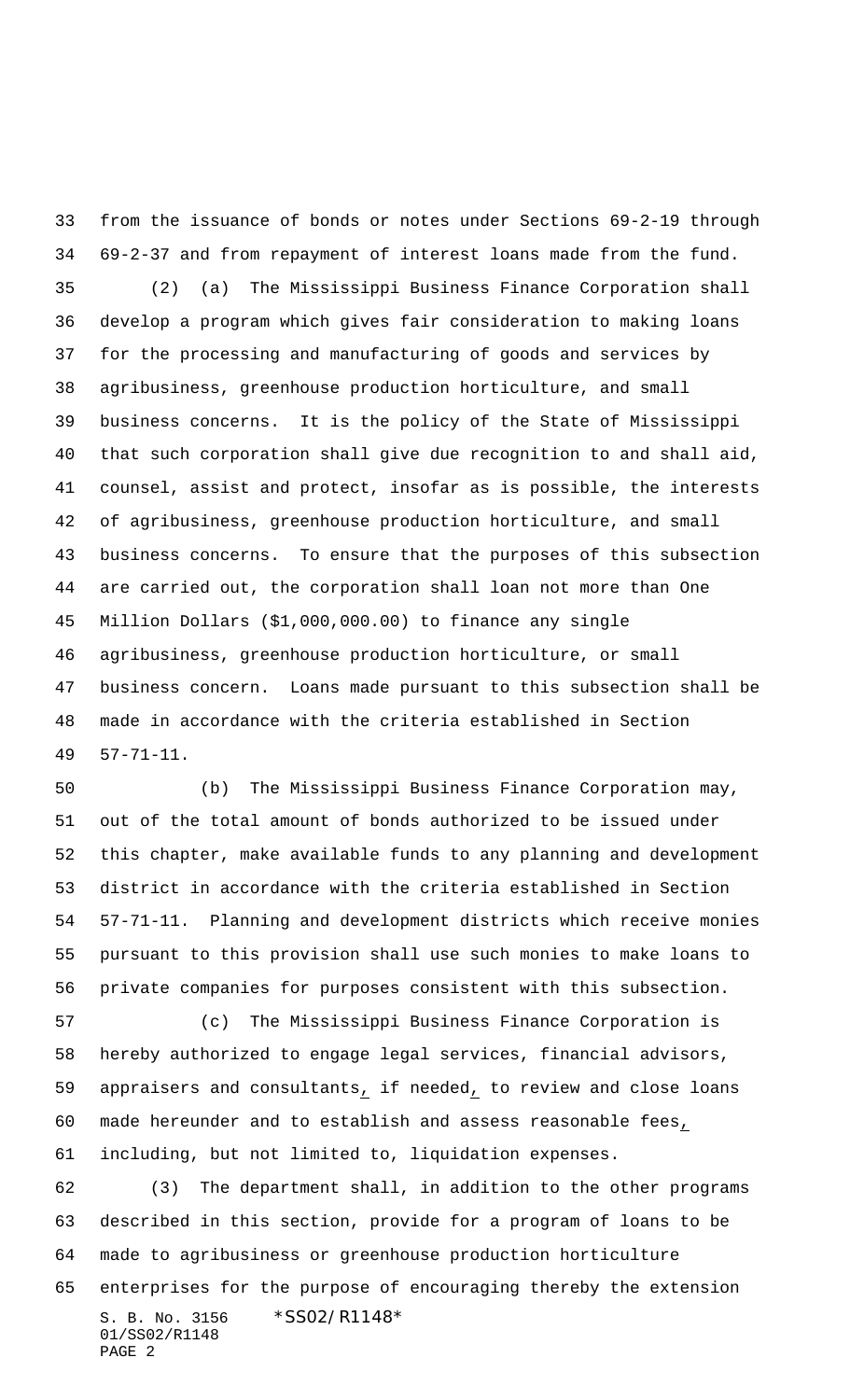of conventional financing and the issuance of letters of credit to such agribusiness or greenhouse production horticulture enterprises by private institutions. Monies to make such loans by the department shall be drawn from the Emerging Crops Fund. The amount of a loan to any single agribusiness or greenhouse production horticulture enterprise shall not exceed twenty percent (20%) of the total cost of the project for which financing is sought or Two Hundred Thousand Dollars (\$200,000.00), whichever is less. No interest shall be charged on such loans, and only the amount actually loaned shall be required to be repaid. Repayments shall be deposited into the Emerging Crops Fund.

 (4) **\* \* \*** The Mississippi Business Finance Corporation may loan or grant to qualified planning and development districts, and to small business investment corporations, bank-based community development corporations, the Recruitment and Training Program, Inc., the City of Jackson Business Development Loan Fund, the Lorman Southwest Mississippi Development Corporation, the West Jackson Community Development Corporation, the East Mississippi Development Corporation, and other entities meeting the criteria established by the Mississippi Business Corporation (all referred to hereinafter as "qualified entities"), funds for the purpose of establishing loan revolving funds to assist in providing financing for minority economic development. The monies loaned or granted by the Mississippi Business Finance Corporation shall be drawn from the Emerging Crops Fund and shall not exceed Twenty-four Million Dollars (\$24,000,000.00) in the aggregate. Planning and development districts or qualified entities which receive monies pursuant to this provision shall use such monies to make loans to minority business enterprises consistent with criteria established by the Mississippi Business Finance Corporation. Such criteria shall include, at a minimum, the following:

 (a) The business enterprise must be a private, for-profit enterprise.

S. B. No. 3156 \*SS02/R1148\* 01/SS02/R1148 PAGE 3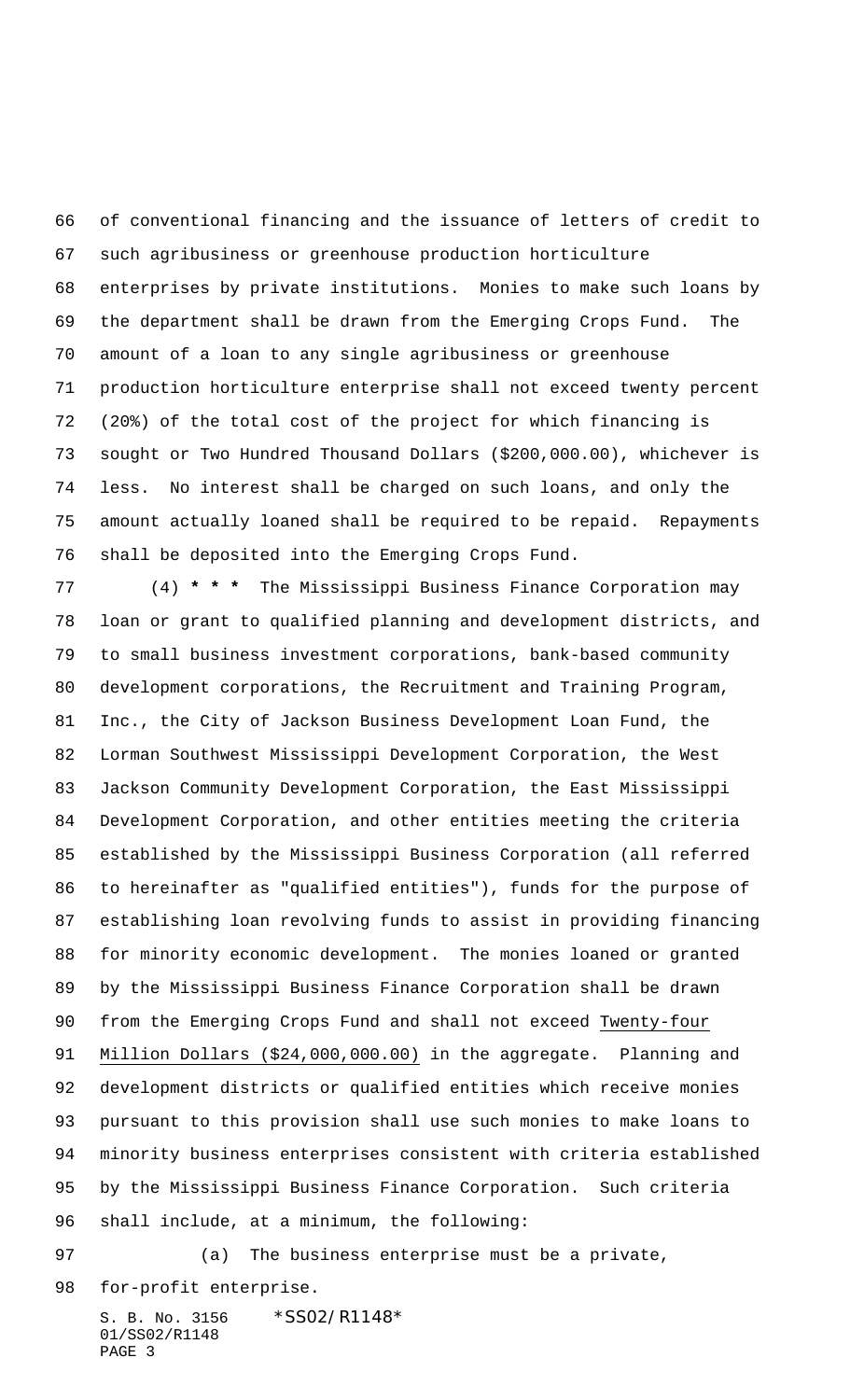(b) If the business enterprise is a proprietorship, the borrower must be a resident citizen of the State of Mississippi; if the business enterprise is a corporation or partnership, at least fifty percent (50%) of the owners must be resident citizens of the State of Mississippi.

 (c) The borrower must have at least five percent (5%) equity interest in the business enterprise.

 (d) The borrower must demonstrate ability to repay the loan.

 (e) The borrower must not be in default of any previous loan from the state or federal government.

 (f) Loan proceeds may be used for financing all project costs associated with development or expansion of a new small business, including fixed assets, working capital, start-up costs, rental payments, interest expense during construction and professional fees related to the project.

 (g) Loan proceeds shall not be used to pay off existing debt for loan consolidation purposes; to finance the acquisition, construction, improvement or operation of real property which is to be held primarily for sale or investment; to provide for, or free funds, for speculation in any kind of property; or as a loan to owners, partners or stockholders of the applicant which do not change ownership interest by the applicant. However, this does not apply to ordinary compensation for services rendered in the course of business.

 (h) The maximum amount that may be loaned to any one (1) borrower shall be Two Hundred Fifty Thousand Dollars (\$250,000.00).

 (i) The Mississippi Business Finance Corporation shall review each loan before it is made, and no loan shall be made to any borrower until the loan has been reviewed and approved by the Mississippi Business Finance Corporation.

S. B. No. 3156 \*SS02/R1148\* 01/SS02/R1148 PAGE 4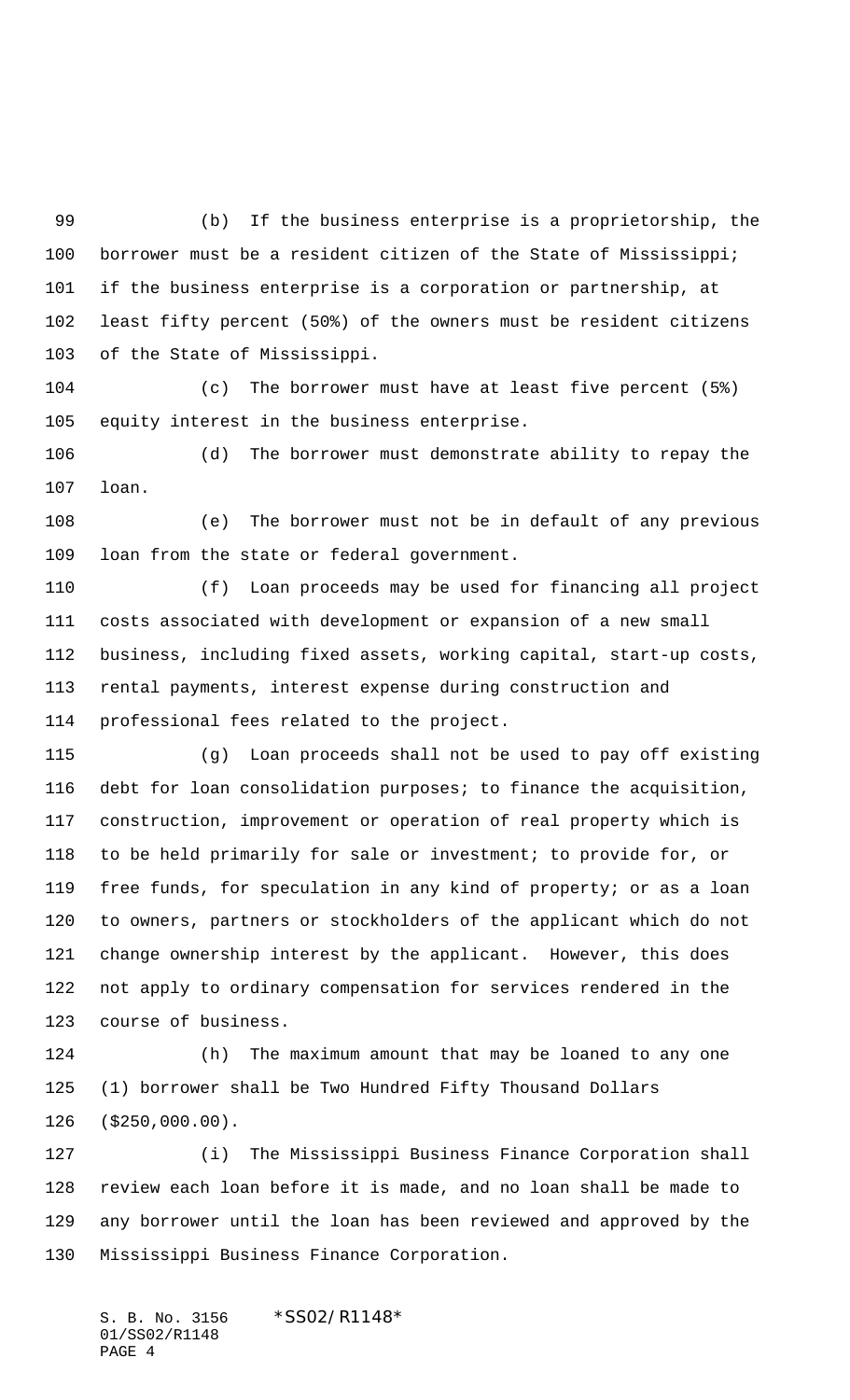For the purpose of this subsection, the term "minority business enterprise" means a socially and economically disadvantaged small business concern, organized for profit, performing a commercially useful function which is owned and controlled by one or more minorities or minority business enterprises certified by the Mississippi Business Finance Corporation, at least fifty percent (50%) of whom are resident citizens of the State of Mississippi. For purposes of this subsection, the term "socially and economically disadvantaged small business concern" shall have the meaning ascribed to such term under the Small Business Act (15 USCS, Section 637(a)), or women, and the term "owned and controlled" means a business in which one or more minorities or minority business enterprises certified by the Mississippi Business Finance Corporation own sixty percent (60%) or, in the case of a corporation, sixty percent (60%) of the voting stock, and control sixty percent (60%) of the management and daily business operations of the business.

 From and after July 1, 2003, monies not loaned or granted by the Business Finance Corporation to planning and development districts or qualified entities under this subsection, and monies not loaned by planning and development districts or qualified entities, shall be deposited to the credit of the sinking fund created and maintained in the State Treasury for the retirement of bonds issued under Section 69-2-19.

S. B. No. 3156 \*SS02/R1148\* 01/SS02/R1148 (5) The Mississippi Business Finance Corporation shall develop a program which will assist minority business enterprises by guaranteeing bid, performance and payment bonds which such minority businesses are required to obtain in order to contract with federal agencies, state agencies or political subdivisions of the state. Monies for such program shall be drawn from the monies allocated under subsection (4) of this section to assist the financing of minority economic development and shall not exceed Two Million Dollars (\$2,000,000.00) in the aggregate. The

PAGE 5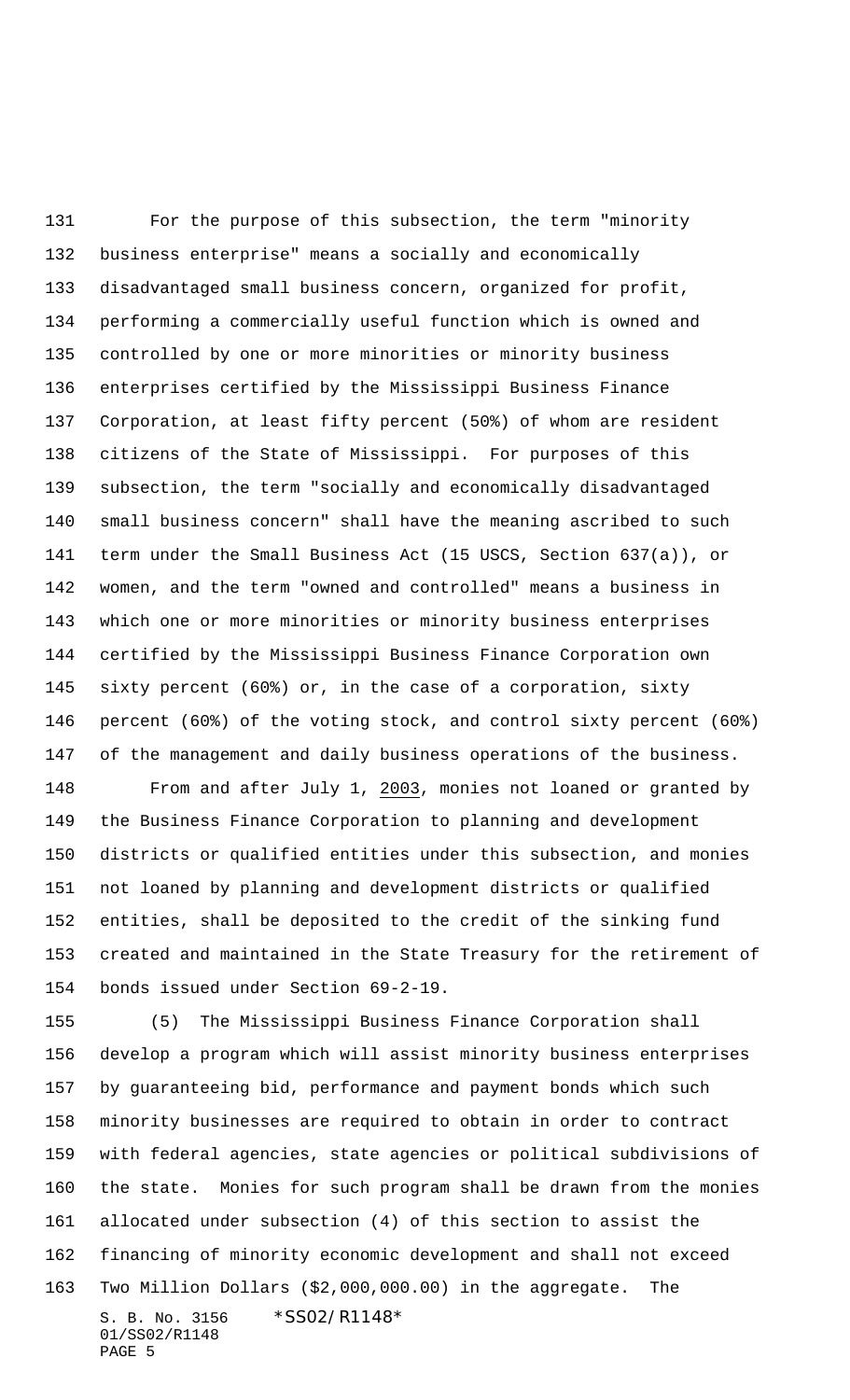Mississippi Business Finance Corporation may promulgate rules and regulations for the operation of the program established pursuant to this subsection. For the purpose of this subsection (5) the term "minority business enterprise" has the meaning assigned such term in subsection (4) of this section.

 (6) The Mississippi Business Finance Corporation may loan or grant to public entities and to nonprofit corporations funds to defray the expense of financing (or to match any funds available from other public or private sources for the expense of financing) projects in this state which are devoted to the study, teaching and/or promotion of regional crafts and which are deemed by the corporation to be significant tourist attractions. The monies loaned or granted shall be drawn from the Emerging Crops Fund and shall not exceed Two Hundred Fifty Thousand Dollars (\$250,000.00) in the aggregate.

 (7) Through June 30, 1998, the Mississippi Business Finance Corporation shall make available to the Mississippi Department of Agriculture and Commerce funds for the purpose of establishing loan revolving funds and other methods of financing for agribusiness programs administered under the Mississippi Agribusiness Council Act of 1993. The monies made available by the Mississippi Business Finance Corporation shall be drawn from the Emerging Crops Fund and shall not exceed Seven Hundred Thousand Dollars (\$700,000.00) in the aggregate. The Mississippi Department of Agriculture and Commerce shall establish control and auditing procedures for use of these funds. These funds will be used primarily for quick payment to farmers for vegetable and fruit crops processed and sold through vegetable processing plants associated with the Department of Agriculture and Commerce and the Mississippi State Extension Service.

S. B. No. 3156 \*SS02/R1148\* 01/SS02/R1148 PAGE 6 (8) From and after July 1, 1996, the Mississippi Business Finance Corporation shall make available to the Mississippi Small Farm Development Center One Million Dollars (\$1,000,000.00) to be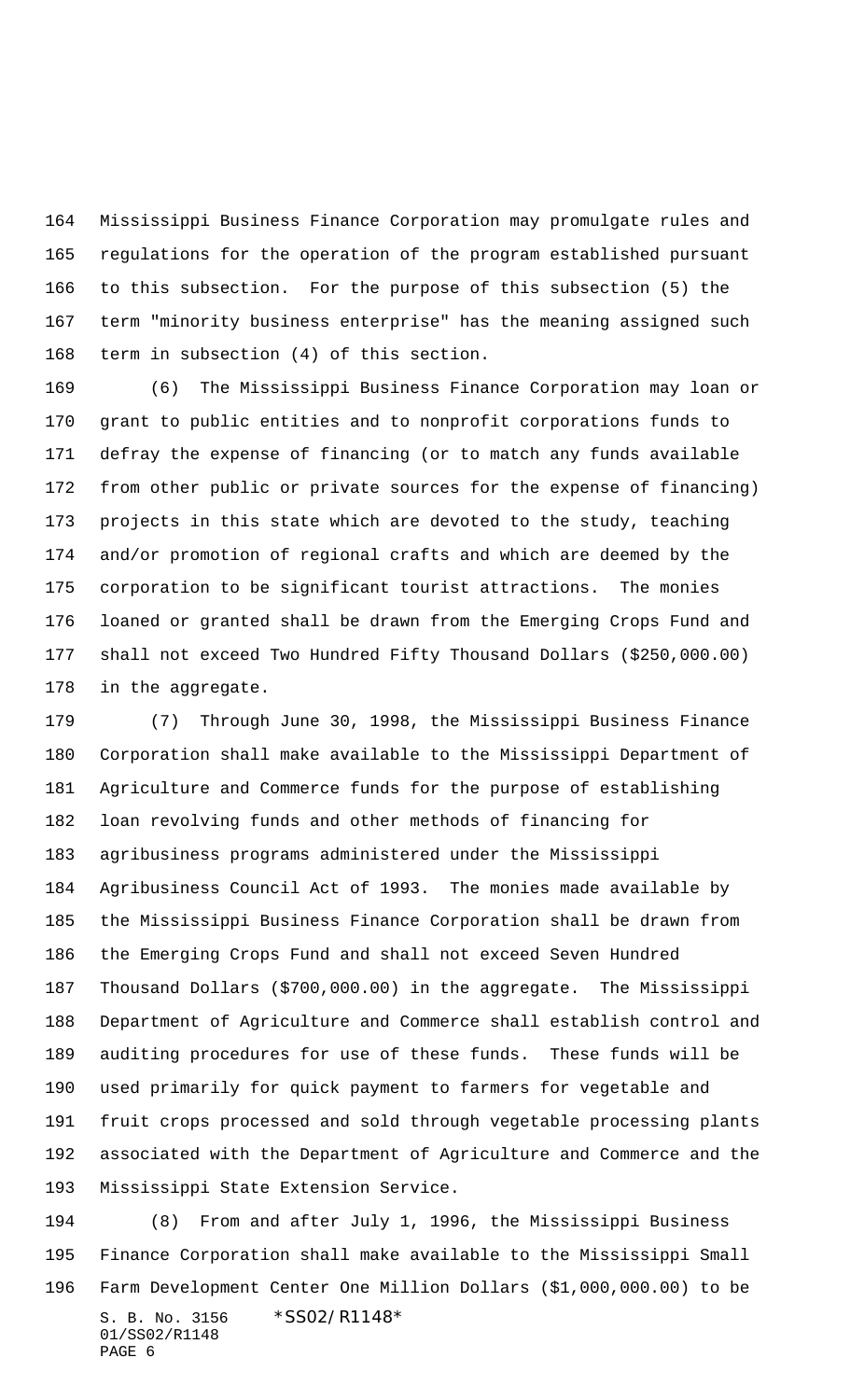used by the center to assist small entrepreneurs as provided in Section 37-101-25, Mississippi Code of 1972. The monies made available by the Mississippi Business Finance Corporation shall be drawn from the Emerging Crops Fund.

 (9) The Mississippi Business Finance Corporation shall make available to the Agribusiness and Natural Resource Development Center through Alcorn State University an amount not to exceed Two Hundred Fifty Thousand Dollars (\$250,000.00) in Fiscal Year 2001 and Two Hundred Fifty Thousand Dollars (\$250,000.00) in Fiscal Year 2002 from the cash balance of the Emerging Crops Fund to support the development of a cooperative program for agribusiness development, marketing and natural resources development. This subsection (9) shall stand repealed on June 30, 2002.

 (10) The Mississippi Business Finance Corporation shall make available to the Small Farm Development Center at Alcorn State University funds in an aggregate amount not to exceed One Hundred Three Million Dollars (\$103,000,000.00), to be drawn from the cash balance of the Emerging Crops Fund. The Small Farm Development Center at Alcorn State University shall use such funds to make loans to producers of sweet potatoes and cooperatives anywhere in the State of Mississippi owned by sweet potato producers to assist in the planting of sweet potatoes and the purchase of sweet potato production and harvesting equipment. A report of the loans made under this subsection shall be furnished by January 15 of each year to the Chairman of the Senate Agriculture Committee and the Chairman of the House Agriculture Committee.

 (11) The Mississippi Business Finance Corporation shall make available to the Mississippi Department of Agriculture and Commerce "Make Mississippi Mine" program an amount not to exceed One Hundred Fifty Thousand Dollars (\$150,000.00) to be drawn from the cash balance of the Emerging Crops Fund.

 SECTION 2. Section 69-2-19, Mississippi Code of 1972, is amended as follows:

S. B. No. 3156 \*SS02/R1148\* 01/SS02/R1148 PAGE 7